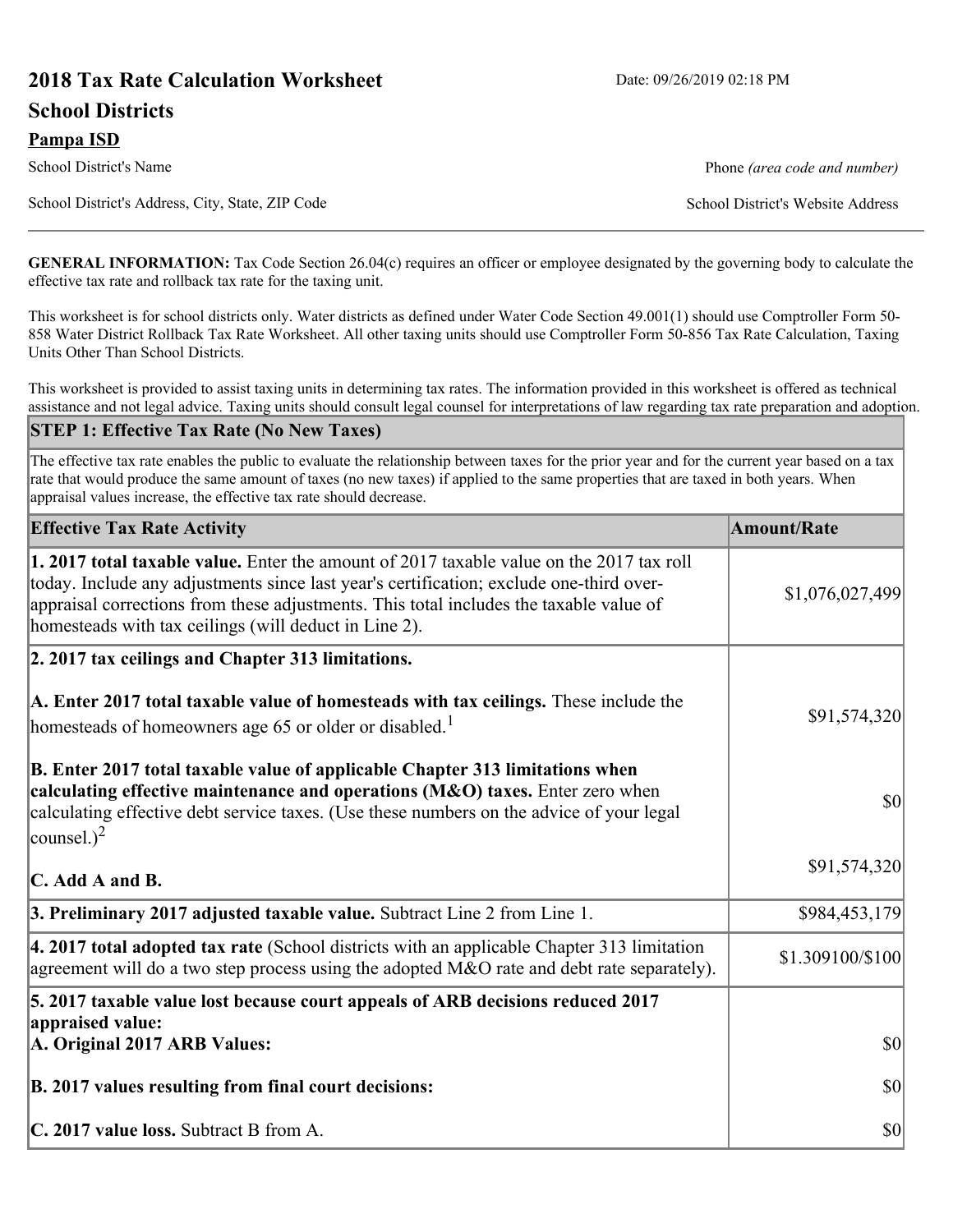| $\vert$ 6. 2017 taxable value, adjusted for court-ordered reductions. Add Line 3 and Line 5C.                                                                                                                                                                                                                                                                                                                                                                | \$984,453,179   |
|--------------------------------------------------------------------------------------------------------------------------------------------------------------------------------------------------------------------------------------------------------------------------------------------------------------------------------------------------------------------------------------------------------------------------------------------------------------|-----------------|
| 7. 2017 taxable value of property in territory the school deannexed after Jan. 1, 2017.<br>Enter the 2017 value of property in deannexed territory.                                                                                                                                                                                                                                                                                                          | \$0             |
| 8. 2017 taxable value lost because property first qualified for an exemption in 2018.<br>Note that lowering the amount or percentage of an existing exemption does not create a new<br>exemption or reduce taxable value. If the school district increased an original exemption, use<br>the difference between the original exempted amount and the increased exempted amount.<br>Do not include value lost due to freeport or goods-in-transit exemptions. |                 |
| A. Absolute exemptions. Use 2017 market value:                                                                                                                                                                                                                                                                                                                                                                                                               | \$818,810       |
| <b>B. Partial exemptions.</b> 2018 exemption amount or 2018 percentage exemption times 2017<br>$\vert$ value:                                                                                                                                                                                                                                                                                                                                                | \$6,608,080     |
| C. Value loss. Add A and B.                                                                                                                                                                                                                                                                                                                                                                                                                                  | \$7,426,890     |
| 9. 2017 taxable value lost because property first qualified for agricultural appraisal (1-<br>d or 1-d-1), timber appraisal, recreational/scenic appraisal or public access airport<br>special appraisal in 2018. Use only properties that qualified in 2018 for the first time; do<br>not use properties that qualified in 2017.                                                                                                                            |                 |
| A. 2017 market value:                                                                                                                                                                                                                                                                                                                                                                                                                                        | \$41,470        |
| B. 2018 productivity or special appraised value:                                                                                                                                                                                                                                                                                                                                                                                                             | \$1,000         |
| C. Value loss. Subtract B from A.                                                                                                                                                                                                                                                                                                                                                                                                                            | \$40,470        |
| <b>10. Total adjustments for lost value.</b> Add Lines 7, 8C and 9C.                                                                                                                                                                                                                                                                                                                                                                                         | \$7,467,360     |
| 11. 2017 adjusted taxable value. Subtract Line 10 from Line 6.                                                                                                                                                                                                                                                                                                                                                                                               | \$976,985,819   |
| 12. Adjusted 2017 taxes. Multiply Line 4 by Line 11 and divide by \$100.                                                                                                                                                                                                                                                                                                                                                                                     | \$12,789,721    |
| [13. Taxes refunded for years preceding tax year 2017. Enter the amount of taxes refunded]<br>by the district for tax years preceding tax year 2017. Types of refunds include court<br>decisions, corrections and payment errors. Do not include refunds for tax year 2017. This<br>line applies only to tax years preceding tax year 2017.                                                                                                                  | \$3,098         |
| 14. Adjusted 2017 taxes with refunds. Add Lines 12 and 13.                                                                                                                                                                                                                                                                                                                                                                                                   | \$12,792,819    |
| 15. Total 2018 taxable value on the 2018 certified appraisal roll today. This value<br>includes only certified values and includes the total taxable value of homesteads with tax<br>ceilings (will deduct in Line 17). These homesteads include homeowners age 65 or older or<br>disabled.                                                                                                                                                                  |                 |
| $ A$ . Certified values only: <sup>3</sup>                                                                                                                                                                                                                                                                                                                                                                                                                   | \$1,121,389,957 |
| B. Pollution control and energy storage exemption: Deduct the value of property<br>exempted for the current tax year for the first time as pollution control or energy storage<br>system property:                                                                                                                                                                                                                                                           | $$-0$           |
| <b>C. Total value.</b> Subtract B from A.                                                                                                                                                                                                                                                                                                                                                                                                                    | \$1,121,389,957 |
|                                                                                                                                                                                                                                                                                                                                                                                                                                                              |                 |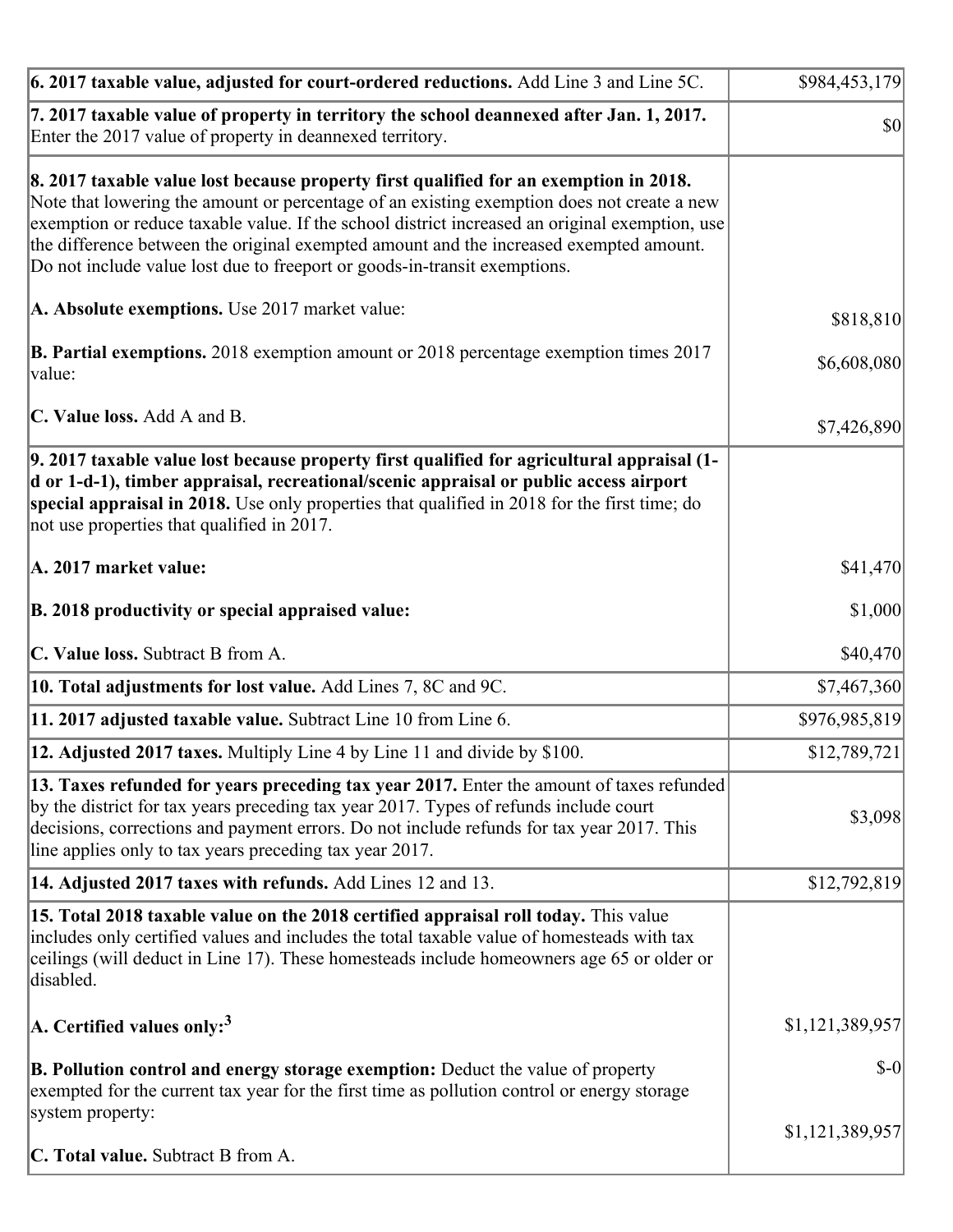| 16. Total value of properties under protest or not included on certified appraisal roll.                                                                                                                                                                                                                                                                                                                                                                                                                                                                                                                                                                                                                  |                  |
|-----------------------------------------------------------------------------------------------------------------------------------------------------------------------------------------------------------------------------------------------------------------------------------------------------------------------------------------------------------------------------------------------------------------------------------------------------------------------------------------------------------------------------------------------------------------------------------------------------------------------------------------------------------------------------------------------------------|------------------|
| A. 2018 taxable value of properties under protest. The chief appraiser certifies a list of<br>properties still under ARB protest. The list shows the appraisal district's value and the<br>taxpayer's claimed value, if any, or an estimate of the value if the taxpayer wins. For each of<br>the properties under protest, use the lowest of these values. Enter the total value.                                                                                                                                                                                                                                                                                                                        | <b>\$0</b>       |
| B. 2018 value of properties not under protest or included on certified appraisal roll.<br>The chief appraiser gives school districts a list of those taxable properties that the chief<br>appraiser knows about, but are not included in the appraisal roll certification. These<br>properties are not on the list of properties that are still under protest. On this list of<br>properties, the chief appraiser includes the market value, appraised value and exemptions for<br>the preceding year and a reasonable estimate of the market value, appraised value and<br>exemptions for the current year. Use the lower market, appraised or taxable value (as<br>appropriate). Enter the total value. | $ 10\rangle$     |
| C. Total value under protest or not certified: Add A and B.                                                                                                                                                                                                                                                                                                                                                                                                                                                                                                                                                                                                                                               | <b>\$0</b>       |
| 17. 2018 tax ceilings and Chapter 313 limitations.<br>A. Enter 2018 total taxable value of homesteads with tax ceilings. These include the<br>homesteads of homeowners age 65 or older or disabled. <sup>4</sup>                                                                                                                                                                                                                                                                                                                                                                                                                                                                                          | \$94,883,490     |
|                                                                                                                                                                                                                                                                                                                                                                                                                                                                                                                                                                                                                                                                                                           |                  |
| B. Enter 2018 total taxable value of applicable Chapter 313 limitations when<br>calculating effective M&O taxes. Enter zero when calculating effective debt service taxes.<br>(Use these numbers on the advice of your legal counsel.) <sup>5</sup>                                                                                                                                                                                                                                                                                                                                                                                                                                                       | \$0              |
| C. Add A and B.                                                                                                                                                                                                                                                                                                                                                                                                                                                                                                                                                                                                                                                                                           | \$94,883,490     |
| 18. 2018 total taxable value. Add Lines 15C and 16C. Subtract Line 17C.                                                                                                                                                                                                                                                                                                                                                                                                                                                                                                                                                                                                                                   | \$1,026,506,467  |
| 19. Total 2018 taxable value of properties in territory annexed after Jan. 1, 2017.<br>Include both real and personal property. Enter the 2018 value of property in territory<br>annexed by the school district.                                                                                                                                                                                                                                                                                                                                                                                                                                                                                          | \$0              |
| 20. Total 2018 taxable value of new improvements and new personal property located<br>in new improvements. New means the item was not on the appraisal roll in 2017. New<br>additions to existing improvements may be included if the appraised value can be<br>determined. New personal property in a new improvement must have been brought into the<br>school district after Jan. 1, 2017, and be located in a new improvement.                                                                                                                                                                                                                                                                        | \$588,210        |
| 21. Total adjustments to the 2018 taxable value. Add Lines 19 and 20.                                                                                                                                                                                                                                                                                                                                                                                                                                                                                                                                                                                                                                     | \$588,210        |
| 22. 2018 adjusted taxable value. Subtract Line 21 from Line 18.                                                                                                                                                                                                                                                                                                                                                                                                                                                                                                                                                                                                                                           | \$1,025,918,257  |
| <b>23. 2018 effective tax rate.</b> Divide Line 14 by Line 22 and multiply by \$100.                                                                                                                                                                                                                                                                                                                                                                                                                                                                                                                                                                                                                      | \$1.246962/\$100 |
| 24. 2018 effective tax rate for ISDs with Chapter 313 Limitations. Add together the<br>effective tax rates for M&O and debt service for those school districts that participate in an<br>applicable Chapter 313 limitations agreement.                                                                                                                                                                                                                                                                                                                                                                                                                                                                    | \$0/\$100        |

 $2$ Tex. Tax Code Section 26.012(6)

<sup>&</sup>lt;sup>3</sup>Tex. Tax Code Section 26.012(6)

 ${}^{4}$ Tex. Tax Code Section 26.012(6)(A)(i)

 $5$ Tex. Tax Code Section 26.012(6)(A)(ii)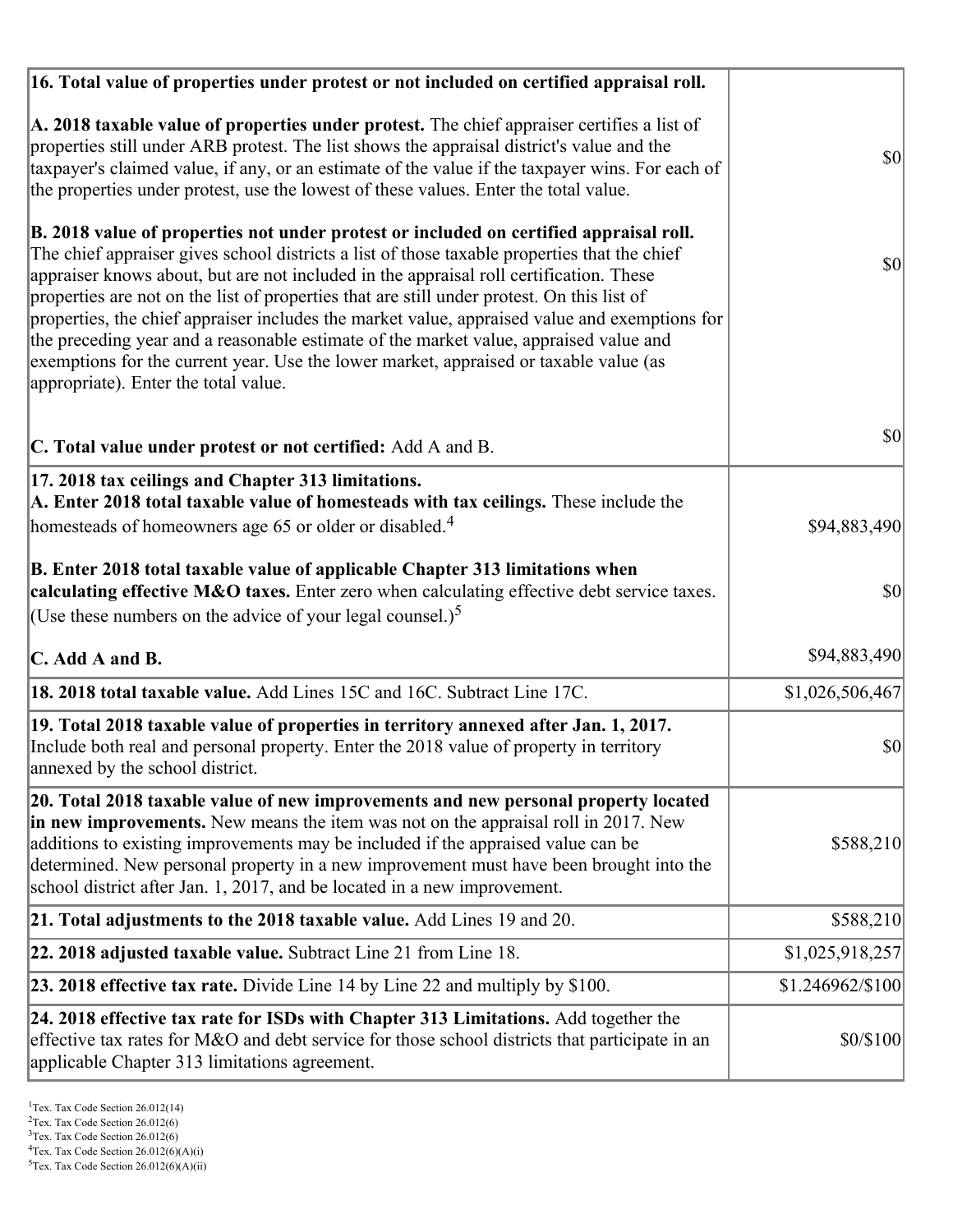## **STEP 2: Rollback Tax Rate**

Most school districts calculate a rollback tax rate that is split into two separate rates:

- 1. **Maintenance and Operations (M&O):** School districts must use the lesser amount of the following methods to calculate the M&O rate:
	- Four cents (\$0.04) PLUS current year's compression rate multiplied by \$1.50 (usually \$1) PLUS any additional cents approved by voters at a 2006 or subsequent rollback election; OR
	- Current year's compression rate multiplied by six cents (usually four cents) PLUS effective M&O rate which includes school formula funding calculations.<sup>6</sup>
- 2. **Debt:** The debt tax rate includes the debt service necessary to pay the school district's debt payments in the coming year. This rate accounts for principal and interest on bonds and other debt secured by property tax revenue.

In most cases the rollback tax rate exceeds the effective tax rate, but occasionally decreases in a school district's debt service will cause the effective tax rate to be higher than the rollback tax rate.

| <b>Rollback Tax Rate Activity</b>                                                                                                                                                                                                                                                                                                                                        | <b>Amount/Rate</b> |
|--------------------------------------------------------------------------------------------------------------------------------------------------------------------------------------------------------------------------------------------------------------------------------------------------------------------------------------------------------------------------|--------------------|
| 25. Maintenance and operations (M&O) tax rate. Enter \$1.50 OR the 2005 adopted<br>M&O rate if voters approved a rate higher than \$1.50.                                                                                                                                                                                                                                | \$1.500000/\$100   |
| $26.$ Multiply line 25 times $0.6667$                                                                                                                                                                                                                                                                                                                                    | \$1.000050/\$100   |
| 27. 2018 rollback $M&O$ rate. Use the lesser of the M $&O$ rate as calculated in Tax Code<br>Section 26.08(n)(2)(A) and (B).                                                                                                                                                                                                                                             | \$1.040050/\$100   |
| 28. Total 2018 debt to be paid with property tax revenue.<br>Debt means the interest and principal that will be paid on debts that:<br>$(1)$ Are paid by property taxes,<br>$(2)$ Are secured by property taxes,<br>$(3)$ Are scheduled for payment over a period longer than one year, and<br>$(4)$ Are not classified in the school district's budget as M&O expenses. |                    |
| A. Debt includes contractual payments to other school districts that have incurred debt on<br>behalf of this school district, if those debts meet the four conditions above. Include only<br>amounts that will be paid from property tax revenue. Do not include appraisal district budget<br>payments. Enter debt amount:                                               | \$2,926,250        |
| B. Subtract unencumbered fund amount used to reduce total debt.                                                                                                                                                                                                                                                                                                          | \$0                |
| C. Subtract state aid received for paying principal and interest on debt for facilities through<br>the existing debt allotment program and/or instructional facilities allotment program.                                                                                                                                                                                | \$367,615          |
| D. Adjust debt: Subtract B and C from A.                                                                                                                                                                                                                                                                                                                                 | \$2,558,635        |
| 29. Certified 2017 excess debt collections. Enter the amount certified by the collector.                                                                                                                                                                                                                                                                                 | \$0                |
| <b>30. Adjusted 2018 debt.</b> Subtract line 29 from line 28D.                                                                                                                                                                                                                                                                                                           | \$2,558,635        |
| 31. Certified 2018 anticipated collection rate. Enter the rate certified by the collector. If<br>the rate is 100 percent or greater, enter 100 percent.                                                                                                                                                                                                                  | 100.00%            |
| 32. 2018 debt adjusted for collections. Divide line 30 by line 31.                                                                                                                                                                                                                                                                                                       | \$2,558,635        |
| 33. 2018 total taxable value. Enter amount on line 18.                                                                                                                                                                                                                                                                                                                   | \$1,026,506,467    |
| 34. 2018 debt tax rate. Divide line 32 by line 33 and multiply by \$100.                                                                                                                                                                                                                                                                                                 | \$0.249256/\$100   |
| 35. 2018 rollback tax rate. Adds lines 27 and 34.                                                                                                                                                                                                                                                                                                                        | \$1.289306/\$100   |